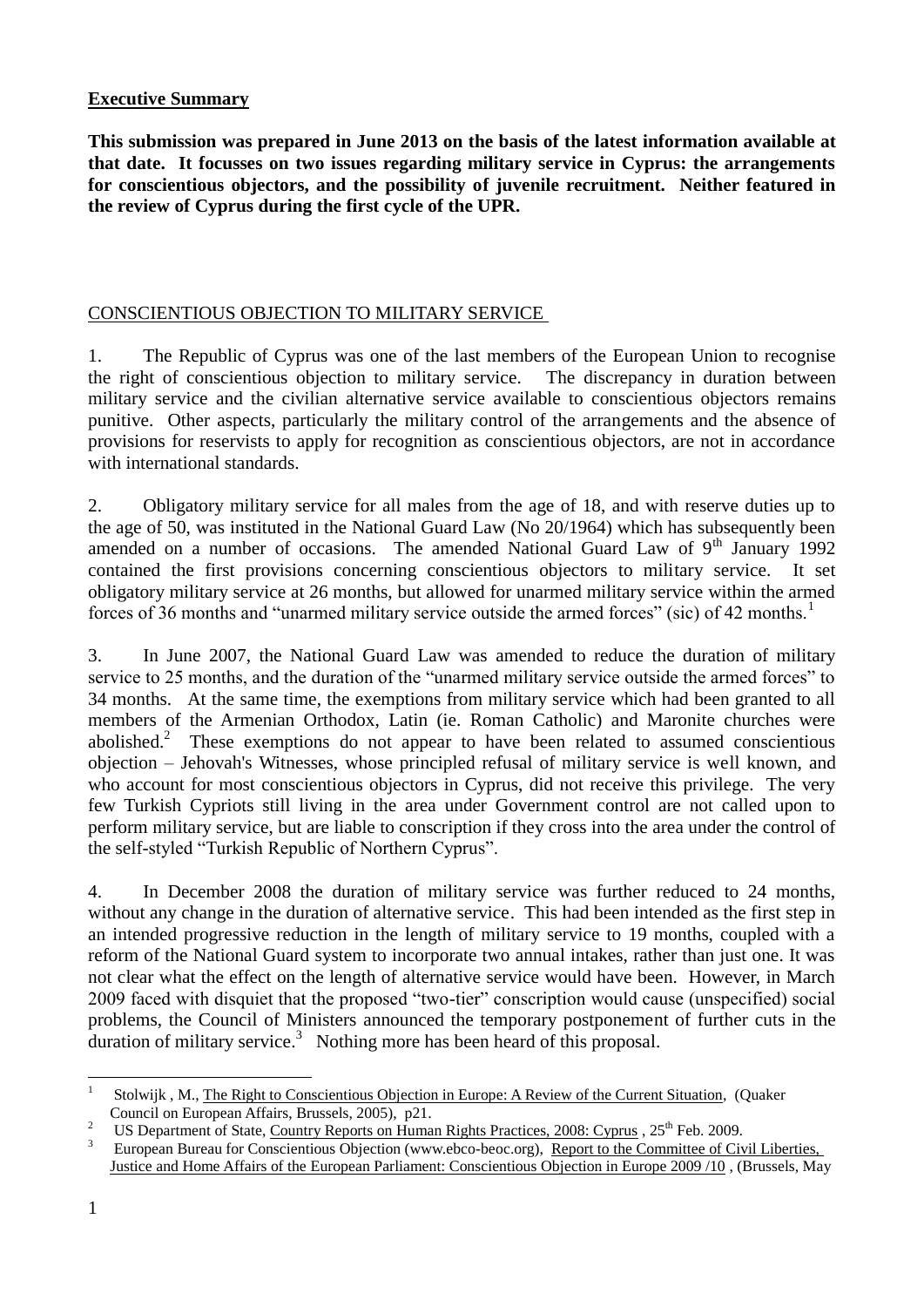5. The discrepancy in duration between armed military service and the alternative offered has been repeatedly criticised by the European Committee of Social Rights as a probable violation of the Article 1.2 of the European Social Charter ("to protect effectively the right of the worker to earn his living in an occupation freely entered upon"). The most recent report from Cyprus to the Committee did not mention the issue, but having received verbal information on the 2007 changes, the Committee in its 2012 report reiterated its view that the discrepancy was still too large.  $4$ 

6. There is moreover considerable scope for concern that anything described as "unarmed military service outside the armed forces" may not in practice be a truly civilian option, compatible in all cases with the reasons for conscientious objection.<sup>5</sup> Doubts on this score were expressed in a Council of Europe report in 2001<sup>6</sup> In fact, in 2003, the Jehovah's Witnesses, who had been successfully obtaining recognition as conscientious objectors, reported that the provisions establishing alternative service outside the armed forces had not yet been implemented.<sup>7</sup>

7. Subsequently, it would appear that various public sector placements in the areas of environmental protection and social services have been made available, and on his visit to Cyprus in April 2012, the Special Rapporteur on Freedom of Religion or Belief was informed that since 2008, between ten and twelve conscientious objectors each year had taken up such placements. The Special Rapporteur however recorded his "impression that the topic of conscientious objection does not receive much public attention and that the few existing cases have not led to larger public discussion."<sup>8</sup> He felt it appropriate to issue a firm reminder of the international standards in this field.<sup>9</sup>

8. An application for recognition as a conscientious objector must be submitted to the Ministry of Defence. This cannot constitute an "independent and impartial decision-making body.<sup>10</sup>

9. The National Guard Law does not provide for persons liable to military reserve service to declare themselves as conscientious objectors. This was highlighted in 2002 when five Jehovah's Witnesses went on trial for refusing call up to reservist training. Some of the five had previously tried and failed to establish conscientious objector status, others had been converted subsequent to performing their military service. Although the trial was suspended pending a rationalisation of the provisions in the National Service Act, but there are no reports that this has yet happened.

## JUVENILE RECRUITMENT

10. Cyprus ratified the Optional Protocol to the Convention on the Rights of the Child on the involvement of children in armed conflict (OPAC) on  $2<sup>nd</sup>$  July 2010, but has not yet produced its

<sup>2010),</sup> p11.

<sup>4</sup> See Council of Europe, European Committee of Social Rights, Conclusions 2012 (CYPRUS), (January 2013), pp 7, 8.

<sup>5</sup> See Commission on Human Rights , Resolution 1998/77, OP4.

<sup>&</sup>lt;sup>6</sup> "Exercise of the right of conscientious objection to military service in Council of Europe member states", Report of the Committee on Legal Affairs and Human Rights to the meeting of the Standing Committee of the Parliamentary Assembly of the Council of Europe in Istanbul,  $22<sup>nd</sup>$  and  $23<sup>rd</sup>$  March, 2001 (Document 8809,revised 4 May, 2001).

<sup>&</sup>lt;sup>7</sup> Evidence submitted by the General Counsel of the Jehovah's Witnesses to the OHCHR for its report on "best" practices" in the field of conscientious objection to military service,  $1<sup>st</sup>$  August 2003.

 $\mu$ <sup>8</sup> A/HRC/22/51/Add.1, 24<sup>th</sup> December 2012, para 67.

<sup>9</sup> Ibid, para 69.

<sup>&</sup>lt;sup>10</sup> See Commission on Human Rights, Resolution 1998/77, OP3.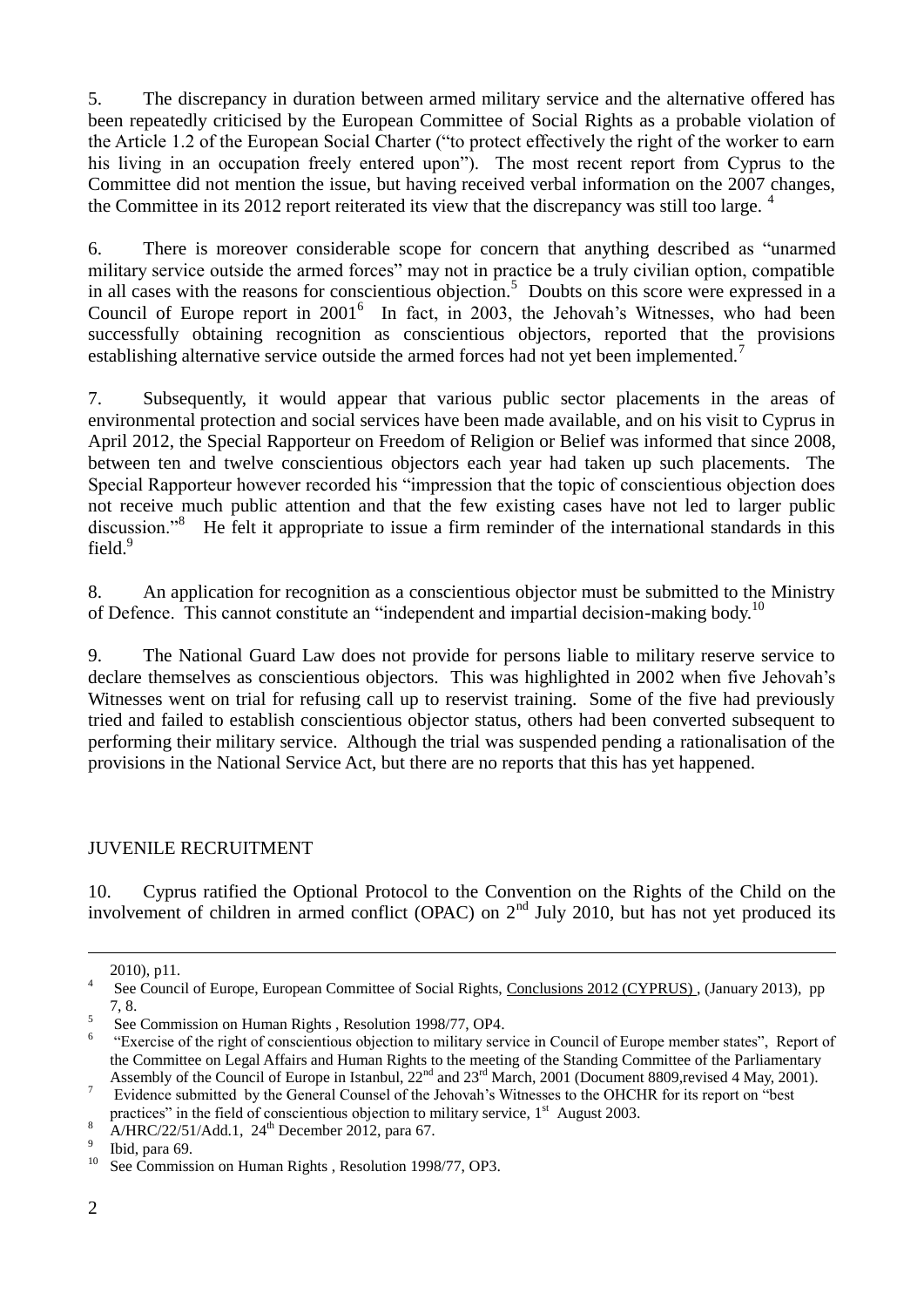initial report.

11. The first paragraph of the declaration made on ratification stated: "The National Guard Law No. 20 of 1964, as variously amended, most recently in 2006, hereinafter 'The National Guard Law', provides that the obligation to military service, in times of peace, begins the 1st January of the year the citizen becomes 18 years old. Although military service is compulsory for all Cypriot citizens, women and some categories of [males] (e.g. clergymen) are exempted from military service in times of peace"

12. Clarification obtained by Child Soldiers International from the Ministry of Defence indicated that the National Guard Law (the most recent amendment of which was in 2011) requires all male citizens to register at the age of 16 and that indeed the date on which they are required to commence their military service may be before their eighteenth birthday. "Conscripts under 18 who are called to service participate in training only."<sup>11</sup> Further clarification of the details is needed, but there can be no doubt that any compulsory recruitment, even for training only, of persons who have not reached 18 years is in direct contravention of Article 2 of OPAC.

13. Cyprus' declaration upon ratification of OPAC also indicates that persons aged 17 may volunteer for military service. "The National Guard Law also provides for the voluntary enlistment of citizens under 18 who have attained the age of 17 by the date of their recruitment in the armed forces. The acceptance of volunteers to Military Service, requires special authorization from the Ministry of Defense. Volunteers must have recent written consent from parents or legal guardians. The recruitment, on a voluntary basis, by the armed forces at the minimum age of 17 years shall continue to be permitted under the conditions and with the safeguards provided in Article 3, paragraph 3, of the Optional Protocol."

14. The declaration closes:

"The Republic of Cyprus understands that Article 1 of the Optional Protocol would not prevent members of its armed forces to be deployed where:

a. There is a genuine military need to deploy their unit to an area in which hostilities are taking place; and b. By reason of the nature and urgency of the situation: (i) it is not practicable to withdraw such persons before deployment; or (ii) to do so would undermine the operational effectiveness of their unit, and thereby put at risk the successful conduct of the military mission and/or the safety of other personnel. The above understanding is all the more necessary under the circumstances prevailing nowadays in the Republic of Cyprus as a result of the continued illegal military occupation of 37% of its national territory by a foreign State, Party to the Optional Protocol."

15. This declaration sounds suspiciously like a reservation. If in view of the circumstances which prevail in Cyprus it is envisaged that there is a particularly strong likelihood of the deployment in hostilities of units including 17-year-old recruits, "all feasible measures" to ensure that such persons do not take a direct part in hostilities must include not attaching them to active service units, and indeed giving serious reconsideration to the wisdom of allowing their recruitment in the first place.

16. The Committee on the Rights of the Child has not yet had the opportunity to examine a report from Cyprus under the OPAC. However in its concluding observations on the Second Periodic Report of Cyprus under the Convention itself, the Committee stated that it was "concerned

 11 Child Soldiers International, Louder than words: an agenda for action to end state use of child soldiers London, September 2012, p146.